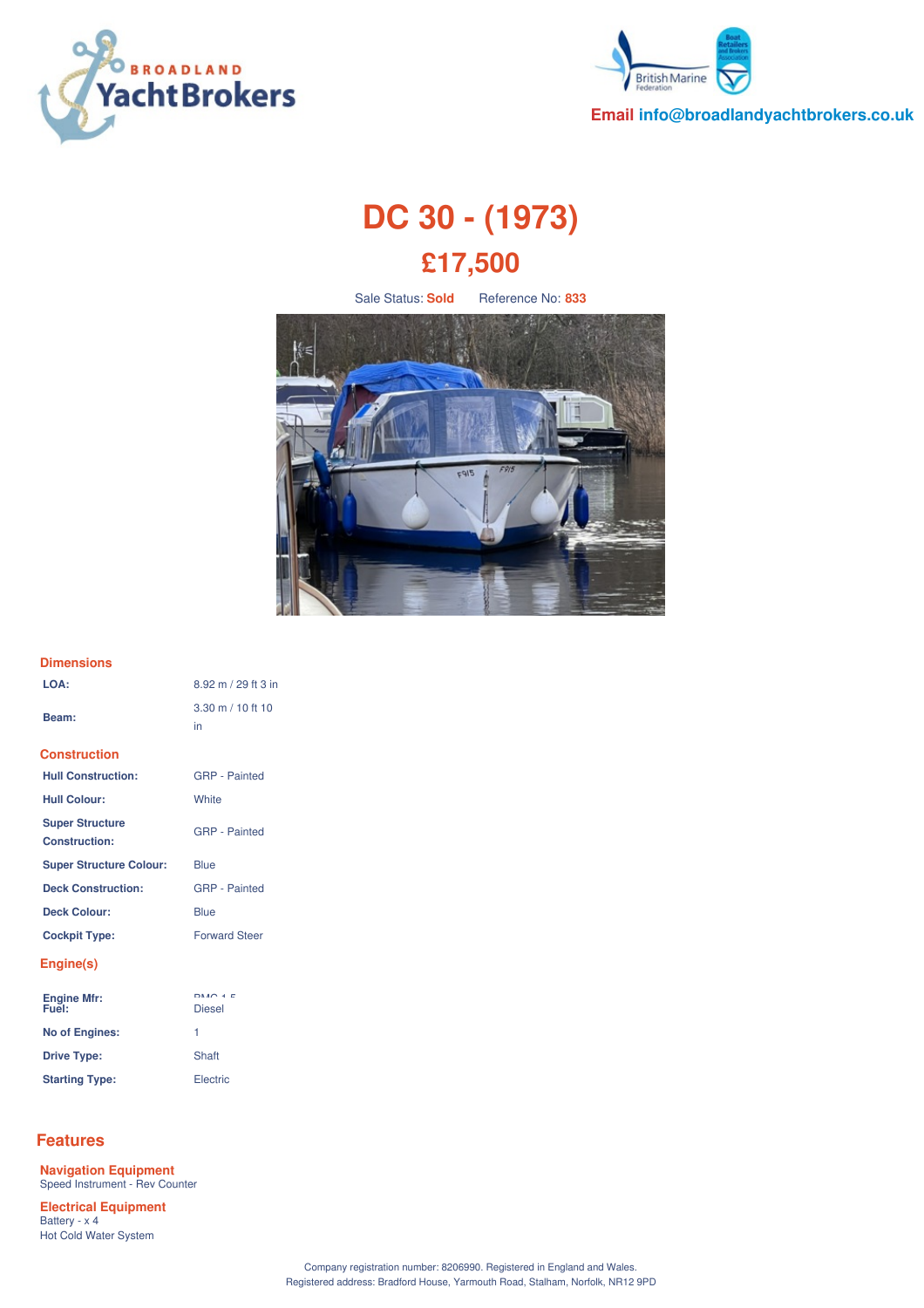



**Email info@broadlandyachtbrokers.co.uk**

Heating - Eberspacher (fitted 2010) Holding Tank

**General Equipment** Anchor Winch - 12v Covers - Front & Aft Well Covers

**Galley**

Oven - Full size oven with four burner hob and grill Fridge Hob Sink Drainer

**Accommodation** Cabins - 5 Toilet Shower

# **Accommodation Layout Description**

Aft master cabin with double and single berths. Convertible double berth in saloon.